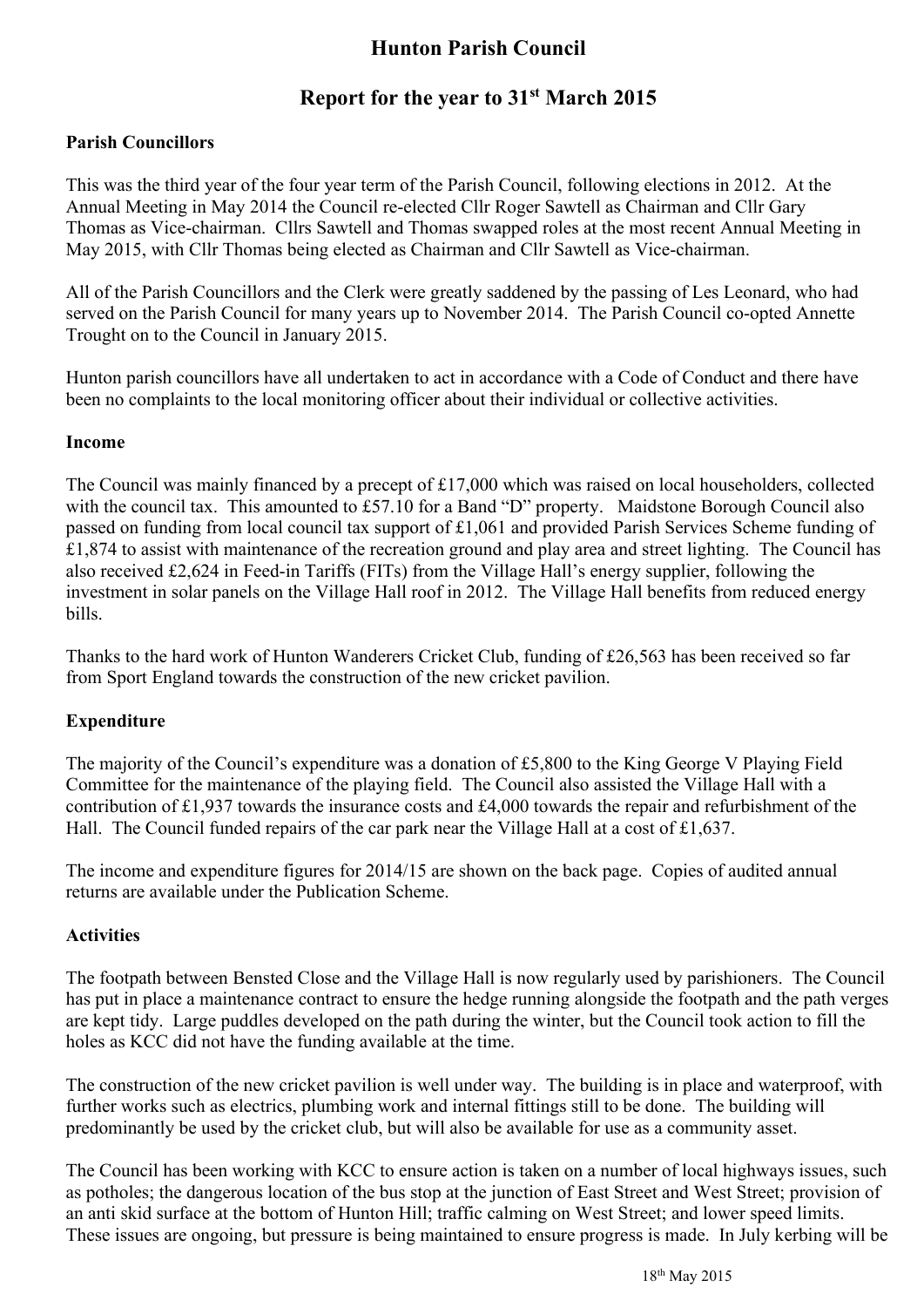installed along West Street from the Village Hall towards Lughorse Lane, followed by the resurfacing of the bottom part of East Street. The Council is contributing half of the £25,000 cost of the kerbing work.

Considerable repair and refurbishment work has taken place in the Village Hall to improve the flooring and decor. The Council provided a contribution of £4,000.

The car park near the Village Hall has been in need of repair for some time. The Council funded the repairs using scalpings and installed a French drain. Cllr Heaton was instrumental in organising the work and hire of plant, and the labour was carried out by volunteers which kept costs down.

A system of CCTV cameras and a number plate recognition camera were recently installed in the car park and at points around the outside of the Village Hall to improve security.

A memorial bench for the previous Clerk, Vikki Stancombe, and a picnic table were installed on the playing field last year, to give the adults somewhere to sit while the children are using the play area and field.

The Council provided a loan to the Orchard Group to fund the purchase of trees for the Community Orchard, subsequently repaid through grants obtained by the Orchard Group. The Council also provides funding support for the Hunton Parish Plan Steering Committee towards communications with parishioners.

The Speedwatch equipment bought by the Council in 2013 is being used regularly by the Hunton Speedwatch team, with reports being made to the police where necessary.

Earlier this year the parish councillors agreed to take responsibility for specific parish matters to ensure that more focus is given to these areas and provide a better service to parishioners. These roles have been outlined in the Hunton Herald.

#### **Planning**

The Council was consulted on 19 planning applications during the year. The Council meets when required to consider new planning applications and details of these meetings can be found on the notice boards and website or by contacting the Clerk. In considering its views on planning applications, the Council continues to put forward recommendations that it feels best represent the interests of local parishioners.

#### **Meetings**

The Council meets bi-monthly at the Village Hall, usually on the second Monday of January, March, May, July, September and November and parishioners are welcome to attend. Parishioners are given an opportunity to raise matters at the start of every meeting.

Extracts of minutes of meetings are reported in the Hunton Herald and can be viewed in full on the website at www.hunton.org.uk. The Council also has a Publication Scheme required under the Freedom of Information Act 2000, whereby copies of particular Council documentation are available upon request.

#### **Contacts**

Councillors or the Clerk can be contacted directly when more urgent issues arise. Their contact details appear on the village notice boards, in the Hunton Herald and on the website at www.hunton.org.uk.

| Councillors: | Cllr Gary Thomas (Chairman)                     | 01622 820691 |
|--------------|-------------------------------------------------|--------------|
|              | Cllr Roger Sawtell (Vice Chairman) 01622 820731 |              |
|              | Cllr David Heaton                               | 01622 820678 |
|              | Cllr Ron Porter                                 | 01622 820220 |
|              | Cllr Tony Stanbridge                            | 01622 820761 |
|              | Cllr Steve Wyles                                | 01622 820403 |
|              | <b>Cllr Annette Trought</b>                     | 01622 820448 |
| Clerk:       | Mrs Sharon Goodwin                              | 01622 681238 |